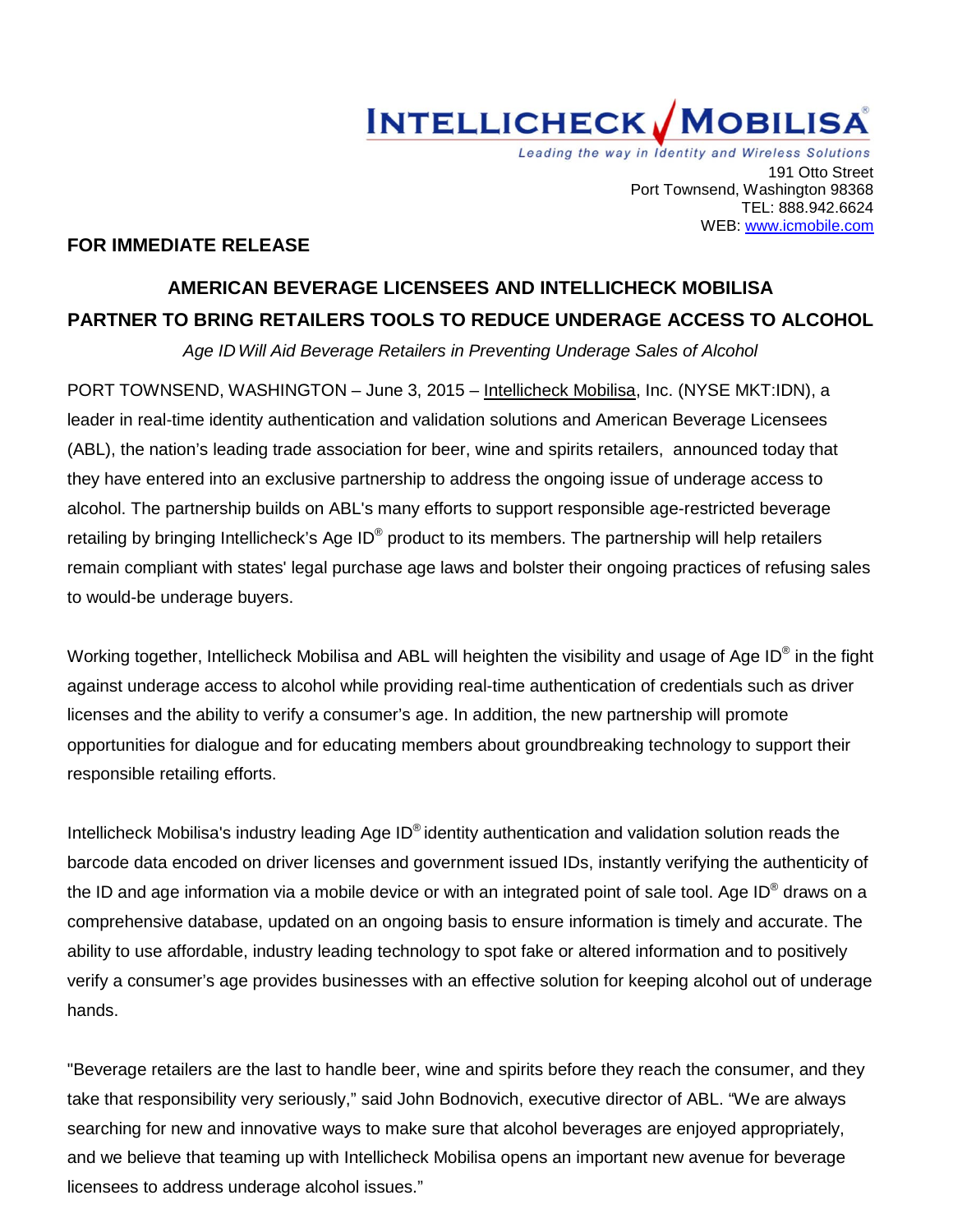ABL will formally announce the partnership at the 2015 Annual Conference, which begins June 7 at the Omni Shoreham Hotel in Washington, D.C. Intellicheck Mobilisa's Chief Revenue Officer, Bob Williamsen, will be participating in a panel discussion entitled, "Innovators in Responsibility" on June 8.

Intellicheck Mobilisa CEO Dr. William Roof said, "We are very pleased to join ABL as a key component to solving the problem of underage drinking. I am confident Age ID<sup>®</sup> will become an important tool for ABL members because it helps improve customer service and ensures compliance with state regulatory laws by instantly authenticating a customer's identity and age. We also believe the industry insuring these venues serving and selling age-restricted beverages will benefit from lower insurance claims through the use of Age ID<sup>®</sup>. We welcome the opportunity to share awareness of Age ID<sup>®</sup> as an inexpensive, easy-touse, effective deterrent to address the problem of underage drinking that can be deployed anywhere agerestricted beverages are served and sold."

Intellicheck Mobilisa holds 20 patents pertaining to identification technology. Its real-time identity authentication and validation solutions support customers in the retail, hospitality, national defense, law enforcement, and financial markets. The Company's products scan, authenticate and analyze components of identity documents including driver licenses, military identification cards and other government forms of identification containing magnetic stripe, barcode and smart chip information. Once extracted from the identity card, the information can be used to provide safety, security and efficiencies throughout these markets.

###

**Contact:** Sharon Schultz Office: (302) 539-3747 /Email: sharon.schultz@icmobile.com

## **About American Beverage Licensees**

American Beverage Licensees is the preeminent national trade association for beverage alcohol retailers. Direct retail beverage alcohol sales in the United States generate as many as 1.77 million well-paying jobs. ABL's thousands of on-premise and off-premise licensee members are independent and often family-owned establishments. The beverage retailing industry pays over \$19.3 billion in federal taxes and \$16.9 billion in state and local taxes. To learn more about ABL, visit [www.ablusa.org.](http://www.ablusa.org/)

### **About Intellicheck Mobilisa**

Intellicheck Mobilisa is a leader in real-time identity authentication and validation solutions. The Company holds 20 patents pertaining to identification technology. Its identity solutions support customers in the financial, retail, law enforcement, national defense and hospitality markets. The Company's products scan, authenticate and analyze components of identity documents including driver licenses, military identification cards and other government forms of identification containing magnetic stripe, barcode and smart chip information. For more information on Intellicheck Mobilisa and ICMOBIL, please visit [www.icmobile.com.](http://cts.businesswire.com/ct/CT?id=smartlink&url=http%3A%2F%2Fwww.icmobile.com&esheet=51019368&newsitemid=20150114005807&lan=en-US&anchor=www.icmobile.com&index=2&md5=5800a914d5e027dc42096dd564cd0f60)

### **Cautionary Statement Regarding Forward Looking Statements**

Statements in this news release about Intellicheck Mobilisa's future expectations, including: the advantages of our products, future demand for Intellicheck Mobilisa's existing and future products, whether revenue and other financial metrics will improve in future periods, whether Intellicheck Mobilisa will be able to execute its turn-around plan or whether successful execution of the plan will result in increased revenues, whether sales of our products will continue at historic levels or increase, whether brand value and market awareness will grow, whether the Company can leverage existing partnerships or enter into new ones, and all other statements in this release, other than historical facts, are "forward-looking statements" within the meaning of the Private Securities Litigation Reform Act of 1995